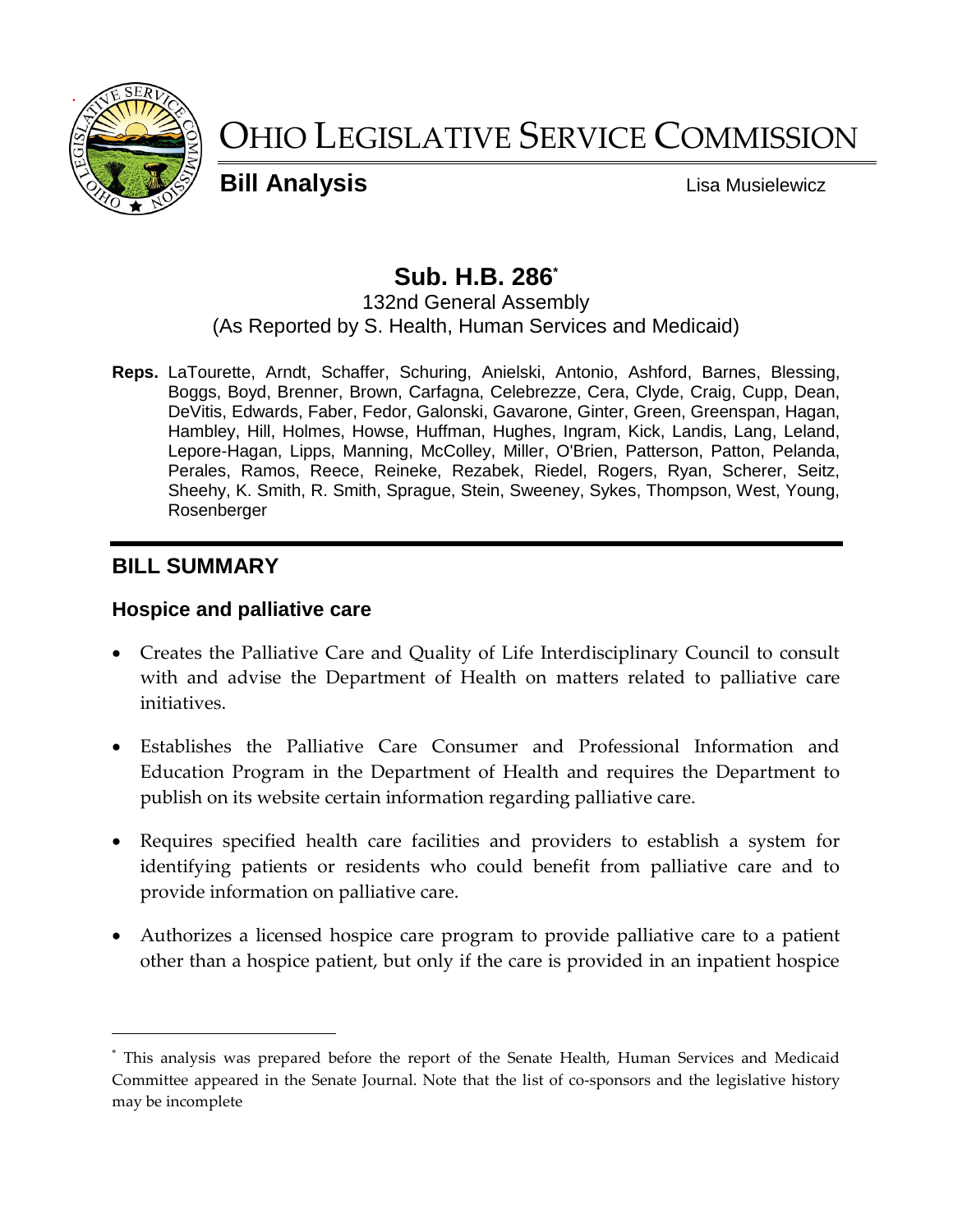care facility or unit, is provided on a short-term basis, and is medically necessary for the patient receiving the care.

- Clarifies that nothing in the law governing hospice care programs precludes an entity that holds a license for a hospice care program from owning, being owned by, or otherwise being affiliated with an entity that provides palliative care to nonhospice patients.
- Exempts from pain management clinic licensure certain components of a hospice care program's business and, subject to specified conditions, palliative care inpatient facilities and units.
- Specifies that the bill does not require the Medicaid program to cover palliative care or any other health care service that constitutes palliative care in an amount, duration, or scope that exceeds limits on the bill's effective date.

## **Certificate of need – relocation of beds**

 Authorizes the Director of Health to approve relocation of certain county home beds or county nursing home beds to a long-term care facility in a contiguous county.

## **TABLE OF CONTENTS**

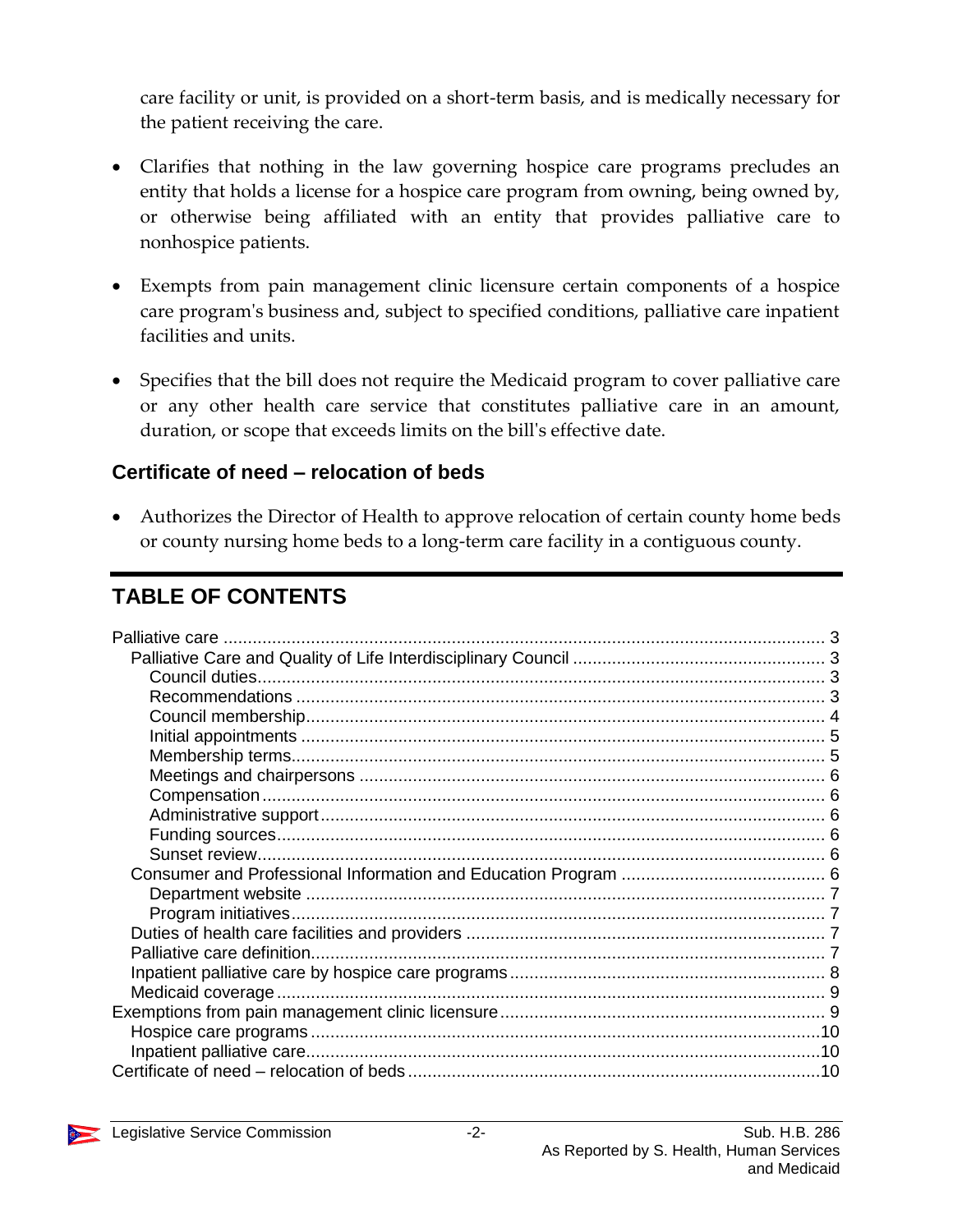## **CONTENT AND OPERATION**

## <span id="page-2-0"></span>**Palliative care**

## <span id="page-2-1"></span>**Palliative Care and Quality of Life Interdisciplinary Council**

The bill creates the Palliative Care and Quality of Life Interdisciplinary Council and requires it to consult with and advise the Director of Health on matters related to the establishment, maintenance, operation, and evaluation of palliative care initiatives in Ohio.<sup>1</sup>

### **Council duties**

<span id="page-2-2"></span>In addition to consulting on matters related to palliative care initiatives, the Council must do all of the following:<sup>2</sup>

(1) Consult with the Department of Health about the Palliative Care Consumer and Professional Information and Education Program (described below);

(2) Identify national organizations that have established standards of practice and best practice models for palliative care;

(3) Identify initiatives established at the national and state levels aimed at integrating palliative care into the health care system and enhancing the use and development of palliative care;

(4) Establish guidelines for health care facilities and providers to use in identifying patients who could benefit from palliative care;

(5) Prepare an annual report of recommendations for improving the provision of palliative care services in Ohio.

## **Recommendations**

<span id="page-2-3"></span>The Council's report of recommendations must be submitted on or before December 31 of each year to all of the following: the General Assembly, Governor, Director of Health, Director of Aging, Superintendent of Insurance, Medicaid Director, and Executive Director of the Office of Health Transformation.<sup>3</sup>

 $3$  R.C. 3701.36(E)(6).



 $1$  R.C. 3701.36(E)(1).

 $2$  R.C. 3701.36(E)(2) to (6).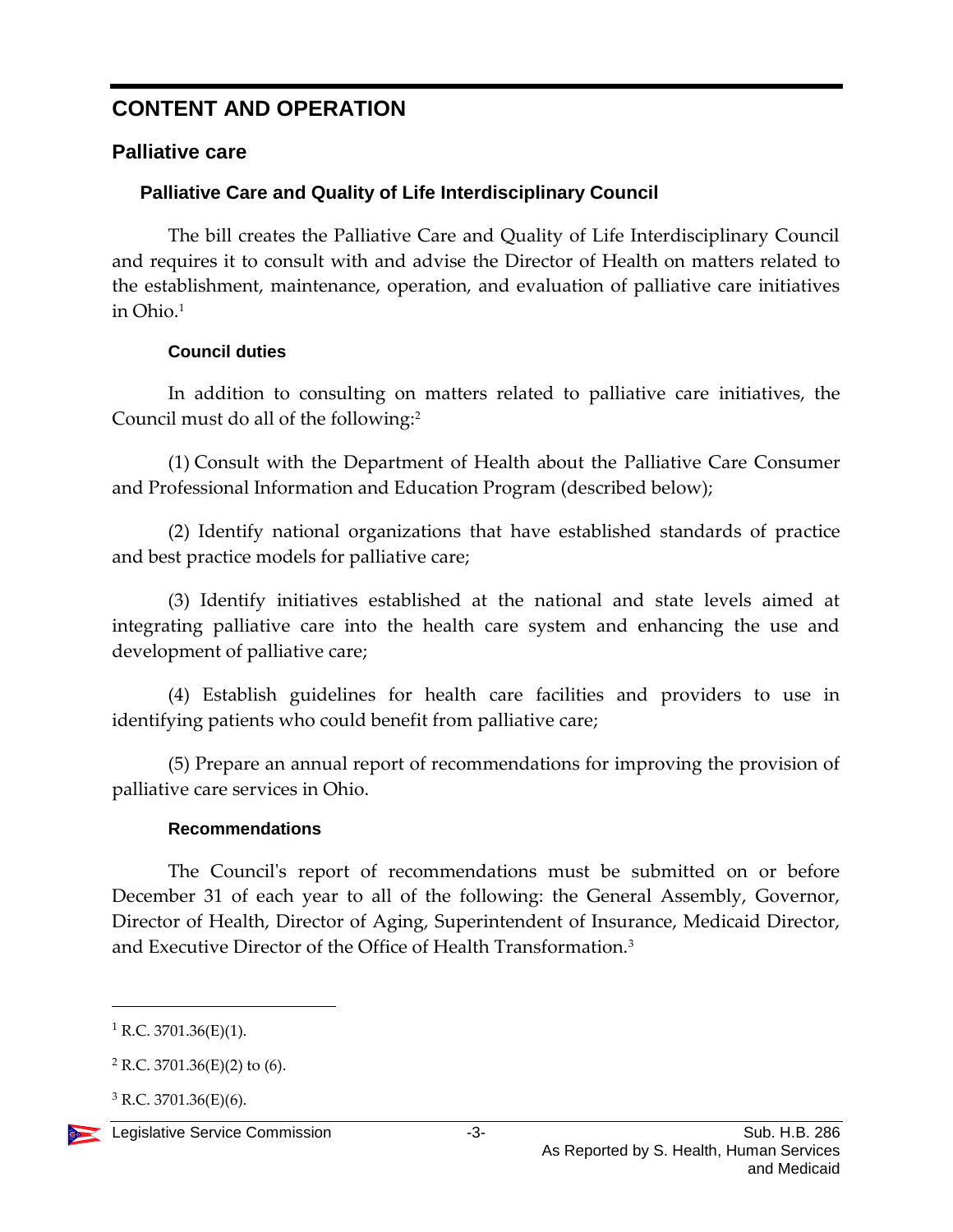### **Council membership**

<span id="page-3-0"></span>The Director of Health is charged with appointing council members. They must include individuals with expertise in palliative care who represent the following constituencies or professions:<sup>4</sup>

(1) Patients;

(2) Family caregivers;

(3) Clergy or spiritual advisers;

(4) Physicians, including those board-certified in pediatrics and those boardcertified in psychiatry as those designations are issued by a medical specialty certifying board recognized by the American Board of Medical Specialties or American Osteopathic Association;

(5) Physician assistants;

(6) Licensed practical nurses and registered nurses, including advanced practice registered nurses who are certified nurse practitioners or clinical nurse specialists;

(7) Licensed professional clinical counselors or licensed professional counselors;

(8) Independent social workers or social workers;

(9) Pharmacists;

(10) Psychologists;

(11) Marriage and family therapists;

(12) Child life specialists;

(13) Exercise physiologists;

(14) Health insurers.

The membership must also include individuals who have worked with differing age groups and those who have experience or expertise in various palliative care delivery models, including acute care, long-term care, hospice, home health agency services, home-based care, and spiritual care. Employees of state agencies that

 $^{4}$  R.C. 3701.36(B).

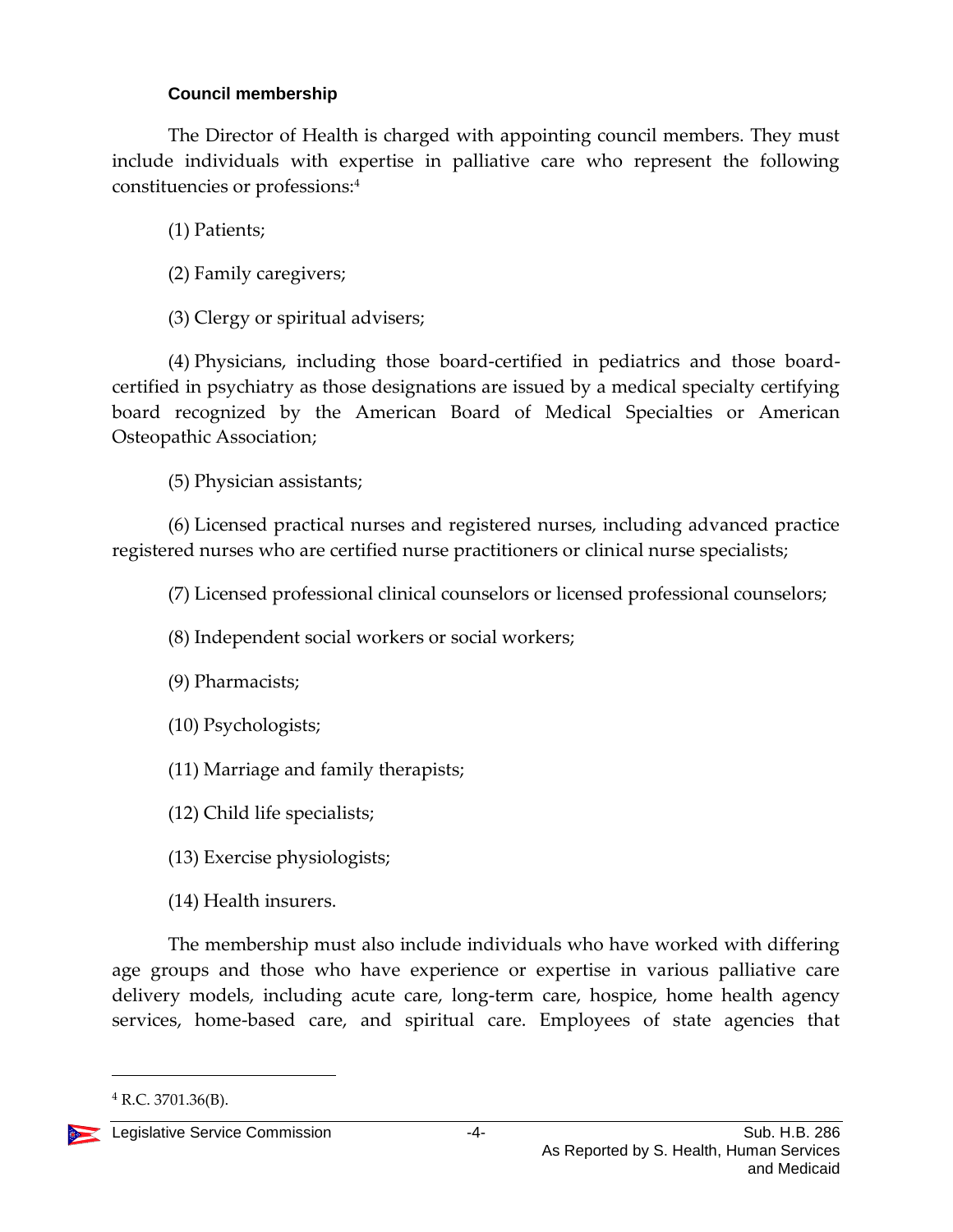administer programs pertaining to palliative care or are otherwise concerned with the delivery of palliative care in Ohio also may be included as members.<sup>5</sup>

At least two Council members must be physicians who are board-certified in hospice and palliative care by a medical specialty certifying board recognized by the American Board of Medical Specialties or American Osteopathic Association. At least one Council member must be employed as an administrator of a hospital or system of hospitals in Ohio or be a professional specified in (4) to (13), above, who treats patients as an employee or contractor of a hospital or system of hospitals in Ohio.<sup>6</sup>

No more than 20 individuals may serve as members at any one time. The bill also prohibits more than two members from being employed by the same health care facility or provider or practicing at or for the same facility or provider.<sup>7</sup>

In making appointments to the Council, the Director must seek to include as members individuals who represent underserved areas of Ohio and to have all geographic areas of Ohio represented.<sup>8</sup>

#### **Initial appointments**

<span id="page-4-0"></span>The Director must make initial appointments not later than 90 days after the bill's effective date.<sup>9</sup>

#### **Membership terms**

<span id="page-4-1"></span>Terms of office are for three years. Each member holds office from the date of appointment until the end of the term for which the member was appointed. A member must continue in office after the member's term expires until the member's successor takes office, or until a period of 60 days has elapsed, whichever occurs first. In the event of a member's death, removal, resignation, or incapacity, the Director must appoint a successor to hold office for the remainder of the predecessor's term.<sup>10</sup>

- <sup>8</sup> R.C. 3701.36(C).
- $9$  R.C. 3701.36(D).
- $^{10}$  R.C. 3701.36(D).



 $5$  R.C. 3701.36(C).

<sup>6</sup> R.C. 3701.36(C).

<sup>7</sup> R.C. 3701.36(C).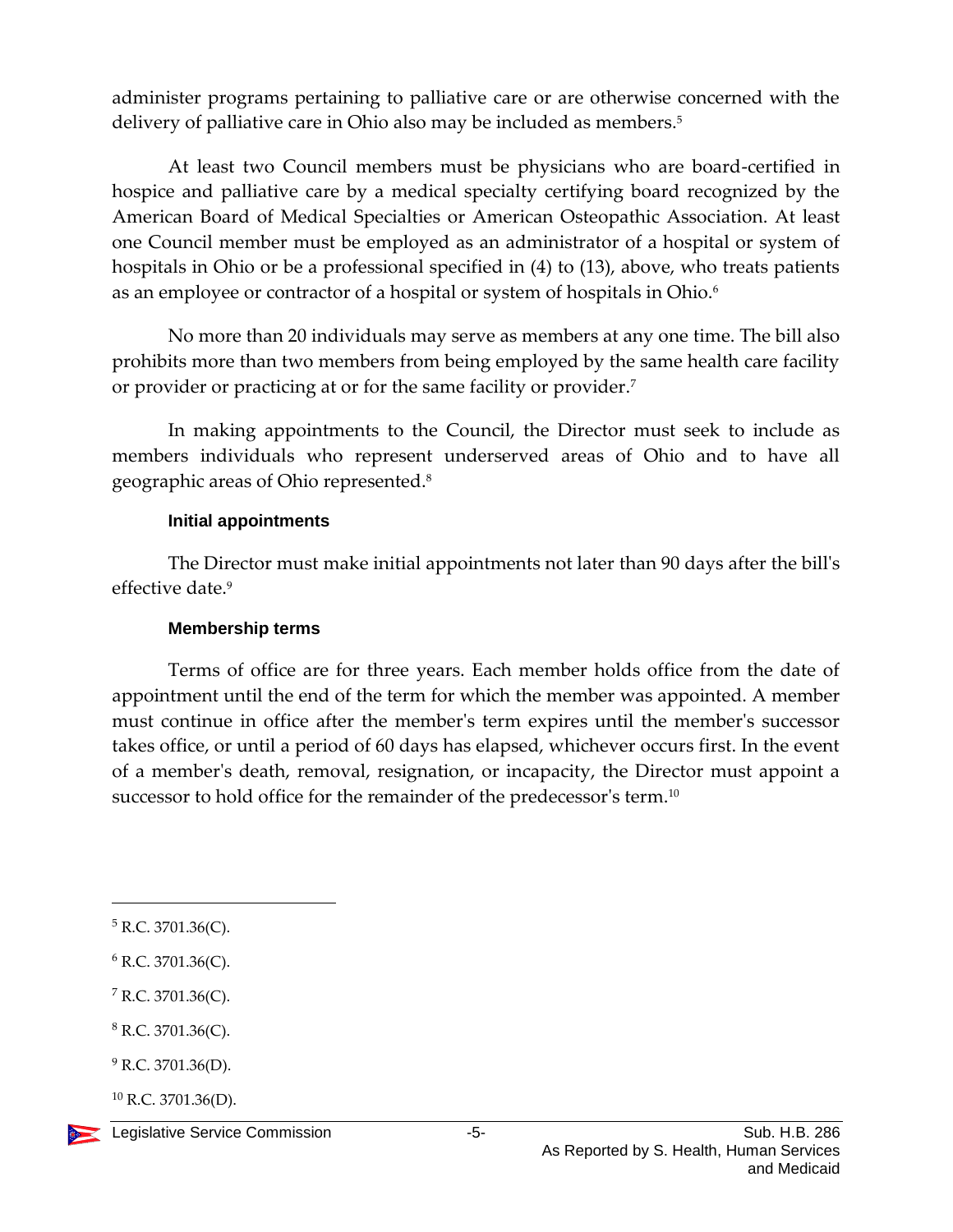#### **Meetings and chairpersons**

<span id="page-5-0"></span>The Council must meet at the call of the Director, but not less than twice a year. Each year, the Council must select from among its members a chairperson and vicechairperson. The duties of the chairperson and vice-chairperson are to be established by the Council.<sup>11</sup>

#### **Compensation**

<span id="page-5-1"></span>Each member is to serve without compensation, except to the extent that serving on the Council is considered part of the member's regular employment duties.<sup>12</sup>

#### **Administrative support**

<span id="page-5-2"></span>The bill requires the Department to provide administrative support to the Council. 13

#### **Funding sources**

<span id="page-5-3"></span>At the request of the Council, the Department must examine potential sources of funding to assist with any duties established by the bill.<sup>14</sup>

#### **Sunset review**

<span id="page-5-4"></span>The bill specifies that the Council is not subject to the law governing the sunset review of agencies.<sup>15</sup>

#### <span id="page-5-5"></span>**Consumer and Professional Information and Education Program**

The bill establishes the Palliative Care Consumer and Professional Information and Education Program in the Department of Health. It specifies that the Program's purpose is to maximize the effectiveness of palliative care initiatives in Ohio by ensuring that comprehensive and accurate information and education on palliative care is available to the health care facilities, other health care providers, and the public. As

 $\overline{a}$ 

<sup>15</sup> R.C. 3701.36(G) referencing R.C. 101.82 to 101.87, not in the bill.

<sup>11</sup> R.C. 3701.36(D).

 $12$  R.C. 3701.36(D).

<sup>13</sup> R.C. 3701.36(F).

 $14$  R.C. 3701.36(F).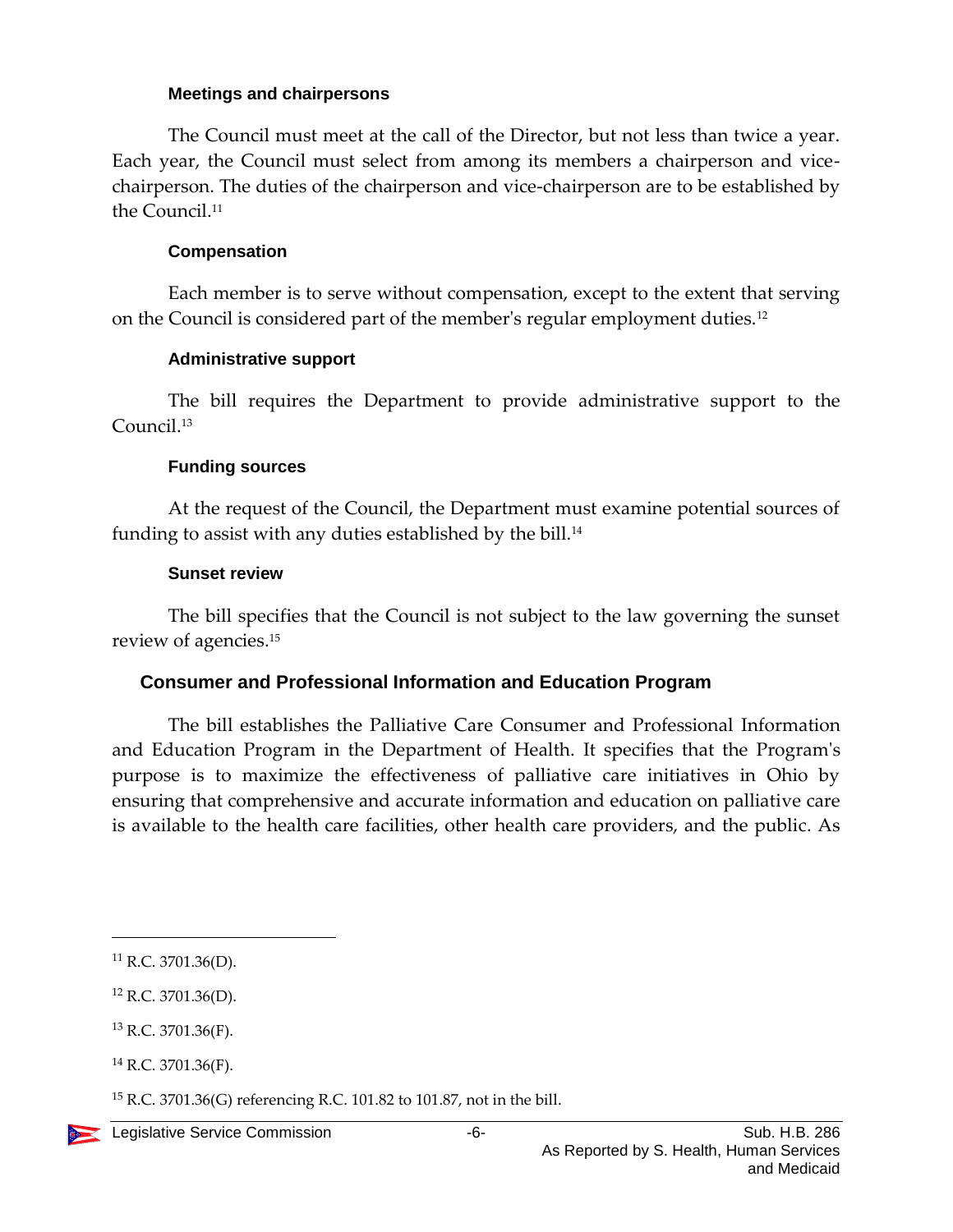part of the Program, the Department must consult with the Palliative Care and Quality of Life Interdisciplinary Council.<sup>16</sup>

#### **Department website**

<span id="page-6-0"></span>The bill requires the Department to publish on its website information about palliative care, including all of the following:<sup>17</sup>

(1) Continuing education opportunities for health care professionals;

(2) Information about palliative care delivery in a patient's home and in primary, secondary, and tertiary environments;

(3) Best practices for palliative care delivery;

(4) Consumer educational materials and referral information for palliative care, including hospice.

### **Program initiatives**

<span id="page-6-1"></span>Under the bill, the Department may develop and implement other initiatives regarding palliative care and education as it considers appropriate.

## <span id="page-6-2"></span>**Duties of health care facilities and providers**

The bill requires certain health care facilities and providers to establish a system for identifying patients or residents who could benefit from palliative care. It also requires each of them to provide information on palliative care to those patients and residents. <sup>18</sup> The following health care facilities and providers are subject to these requirements: hospitals, ambulatory surgical facilities, nursing homes, residential care facilities, county or district homes, veterans' homes, home health agencies, hospice care programs, and pediatric respite care programs.<sup>19</sup>

## <span id="page-6-3"></span>**Palliative care definition**

The bill defines "palliative care" as specialized care for a patient of any age diagnosed with a serious or life-threatening illness that is provided at any stage of the illness by an interdisciplinary team working in consultation with other health care

 $^{19}$  R.C. 3701.362(A)(1).



<sup>16</sup> R.C. 3701.361.

<sup>&</sup>lt;sup>17</sup> R.C. 3701.361.

<sup>18</sup> R.C. 3701.362.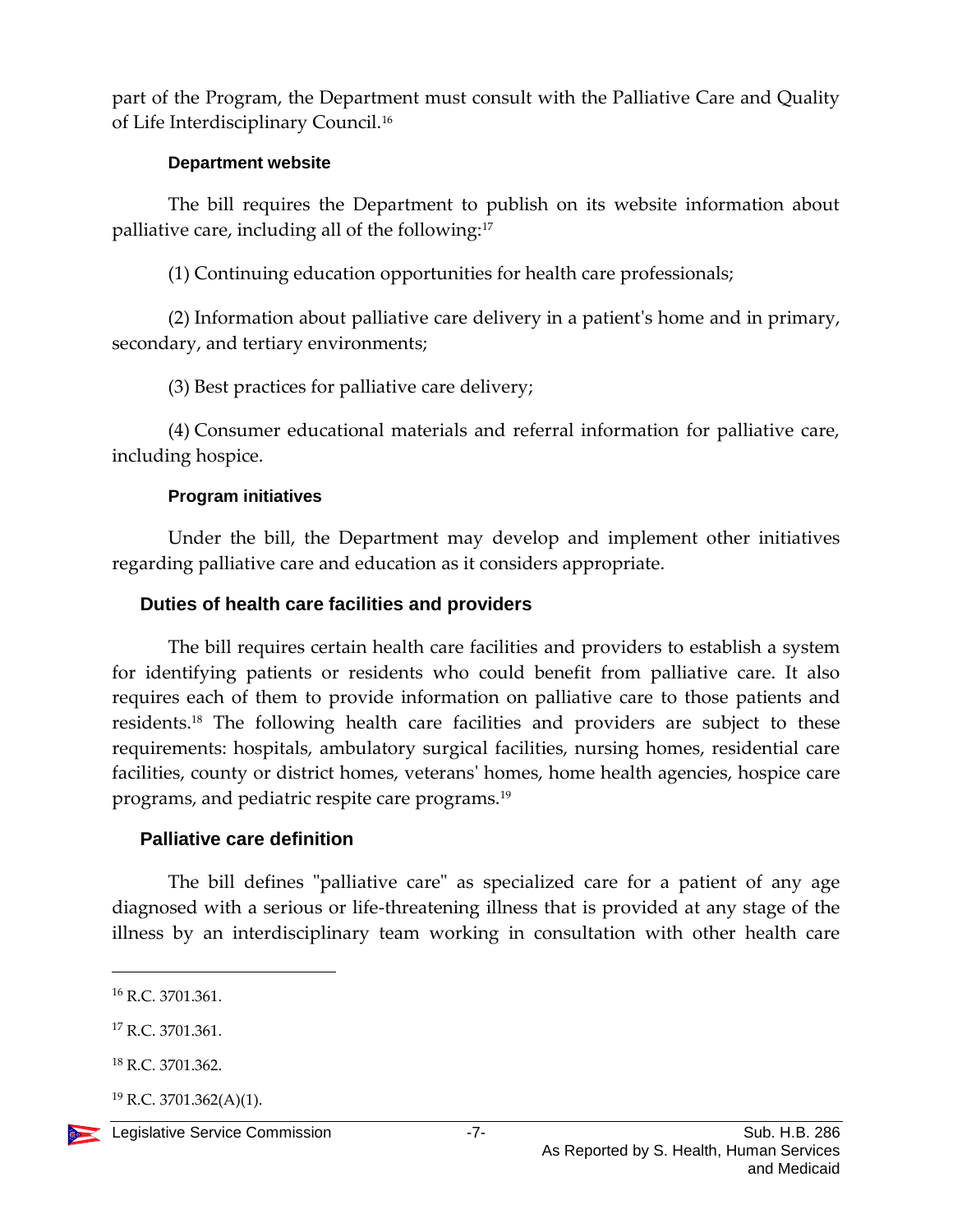professionals, including those who may be seeking to cure the illness, and that aims to do all of the following:<sup>20</sup>

(1) Relieve the symptoms, stress, and suffering resulting from the illness;

(2) Improve the quality of life of the patient and the patient's family;

(3) Address the patient's physical, emotional, social, and spiritual needs;

(4) Facilitate patient autonomy, access to information, and medical decision making.

This definition applies to all of the following: (1) the Palliative Care and Quality of Life Interdisciplinary Council and the Palliative Care Consumer and Professional Information and Education Program established by the bill, (2) the bill's requirements that health care facilities and providers establish a system for identifying patients who could benefit from palliative care and provide information on such care, (3) the law governing licensed hospice care programs, and (4) the bill's provision regarding coverage for palliative care under the Medicaid program (described below).

Existing law defines palliative care – for purposes of the law relating to licensed hospice care programs – as treatment for a patient with a serious or life-threatening illness directed at controlling pain, relieving other symptoms, and enhancing the quality of life of the patient and the patient's family rather than treatment for the purpose of cure.<sup>21</sup>

## <span id="page-7-0"></span>**Inpatient palliative care by hospice care programs**

Current law limits the provision of services – including palliative care – by a licensed hospice care program to hospice patients. To be considered a hospice patient under existing law, an individual must have been diagnosed as terminally ill, have an anticipated life expectancy of six months or less, and have voluntarily requested and be receiving care from a licensed hospice care program.<sup>22</sup>

The bill authorizes a hospice care program, in addition to providing palliative care to hospice patients, to provide palliative care to certain patients who are not hospice patients. The care may be provided to nonhospice patients only if the following conditions are met:

 $22$  R.C. 3712.01(A).



 $20$  R.C. 3712.01(E).

<sup>21</sup> R.C. 3712.01(E).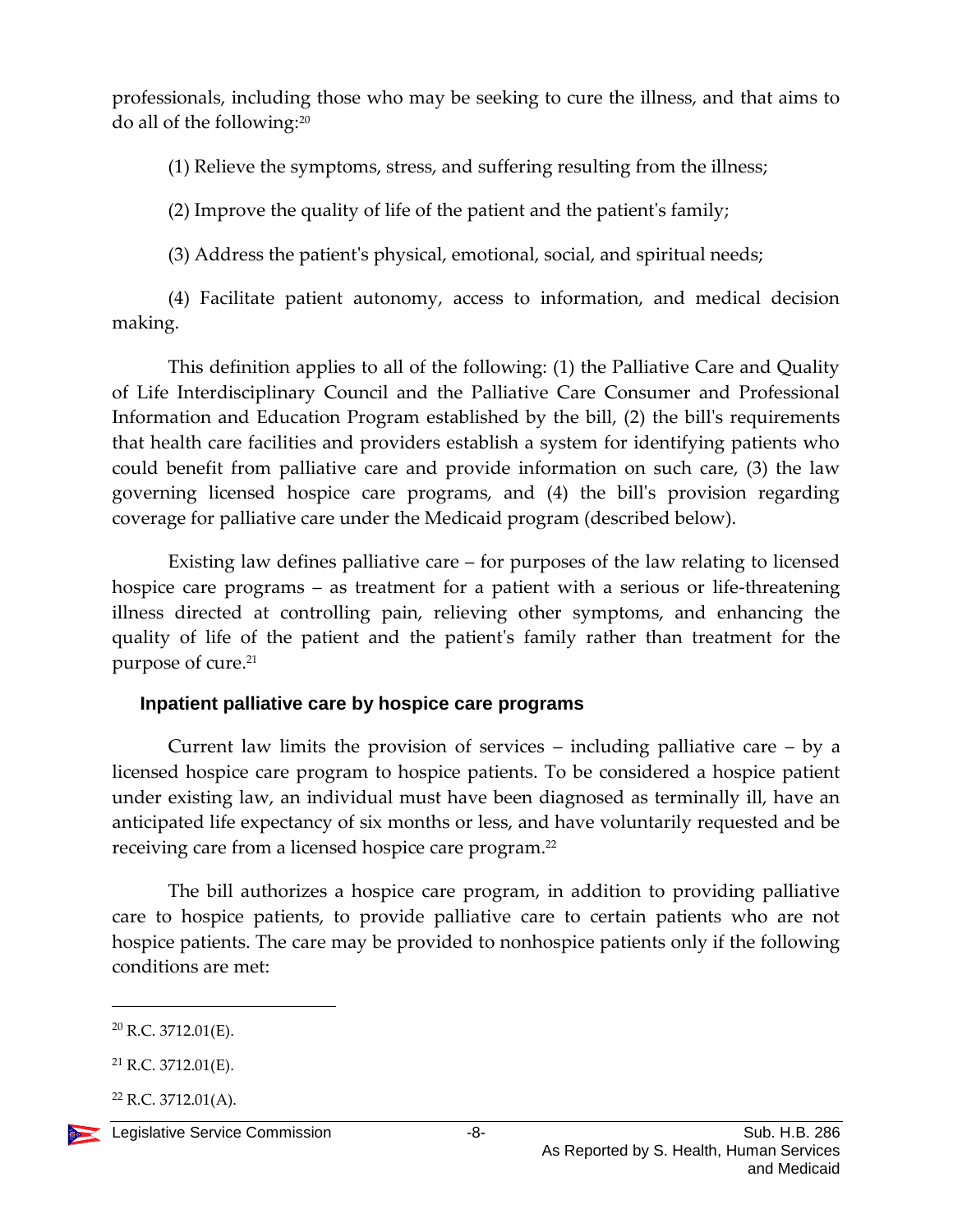--The care is provided in an inpatient facility or unit operated by the program;

--The care is provided to each patient on a short-term basis;

--The care is medically necessary for the patient receiving the care.

The bill specifies that the provision of palliative care in this manner is considered a component of the activities authorized by the hospice care program's license.<sup>23</sup>

The bill requires the Director of Health to adopt rules governing the provision of palliative care to nonhospice patients by hospice care programs under these circumstances. The rules must be adopted in accordance with the Administrative Procedure Act (R.C. Chapter 119.).<sup>24</sup>

The bill specifies that nothing in the law governing hospice care programs (R.C. Chapter 3712.) precludes an entity that holds a license for a hospice care program, including a program that exercises the authority described above, from owning, being owned by, or otherwise being affiliated with an entity that provides palliative care to patients who are not hospice patients.<sup>25</sup>

The bill relocates a provision prohibiting the hospice care licensing law from being interpreted as meaning that palliative care may be provided only by or as a component of a hospice care program or pediatric respite care program.<sup>26</sup>

## <span id="page-8-0"></span>**Medicaid coverage**

The bill specifies that it does not require the Medicaid program to cover palliative care or any other health care service that constitutes palliative care, regardless of how the service is designated by a Medicaid provider or the Medicaid program, in an amount, duration, or scope that exceeds the coverage that is included in the program as it exists on the bill's effective date.<sup>27</sup>

## <span id="page-8-1"></span>**Exemptions from pain management clinic licensure**

Under existing law not modified by the bill, the State Board of Pharmacy must license pain management clinics as terminal distributors of dangerous drugs with a

<sup>27</sup> Section 3.



 $23$  R.C. 3712.10(A).

<sup>24</sup> R.C. 3712.10(B).

 $25$  R.C. 3712.10(C).

<sup>26</sup> R.C. 3712.01(E) and 3712.11.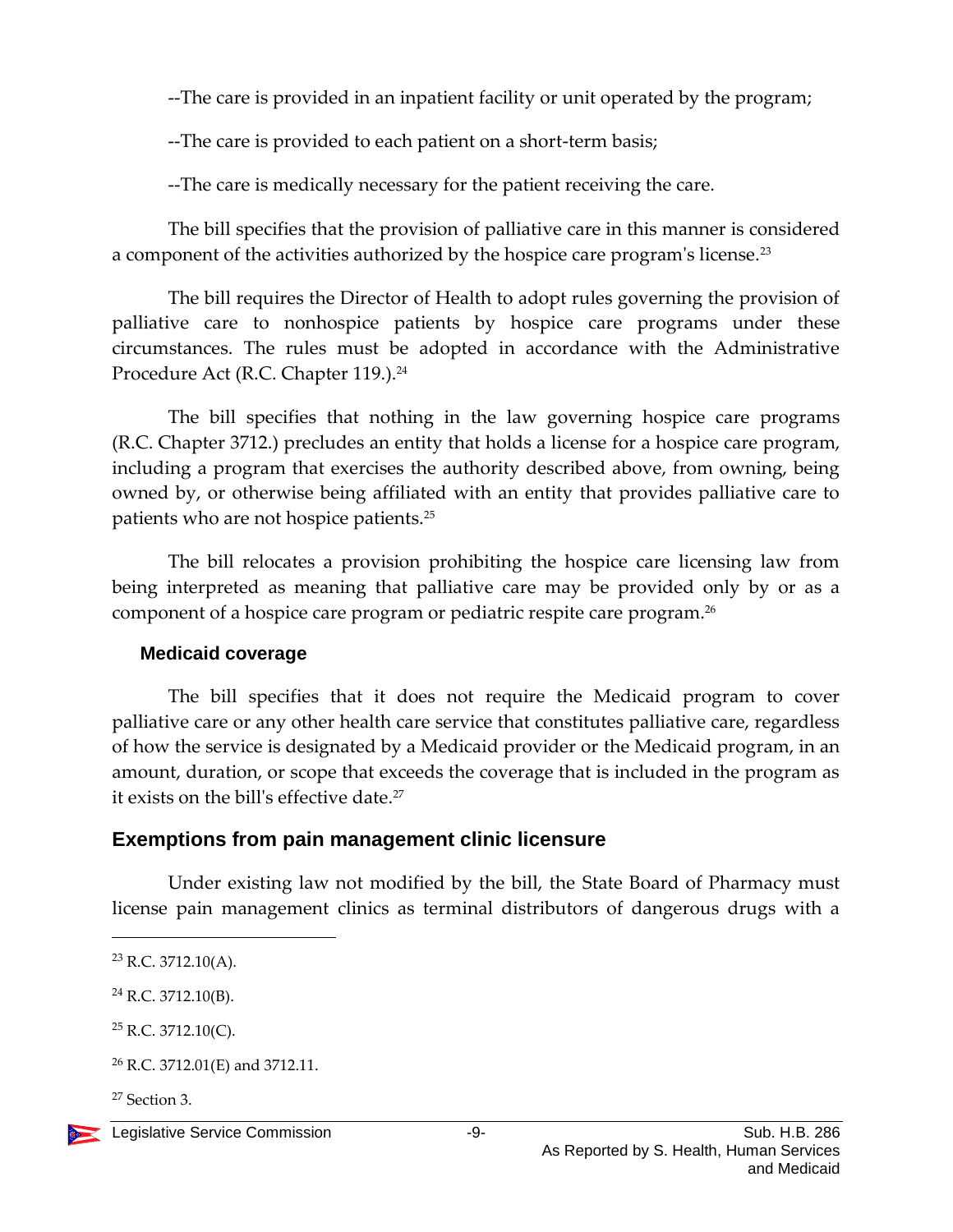pain management classification.<sup>28</sup> There are a number of exemptions from the licensure requirement, including one that applies to licensed hospice care programs.<sup>29</sup>

#### <span id="page-9-0"></span>**Hospice care programs**

The bill limits the components of a licensed hospice care program's business that may be exempt from pain management clinic licensure. Under the bill, a hospice care program is exempt from pain management clinic licensure only with respect to its hospice patients.<sup>30</sup>

#### <span id="page-9-1"></span>**Inpatient palliative care**

The bill specifies that both of the following settings in which palliative care is provided on an inpatient basis are also exempt from pain management clinic licensure:<sup>31</sup>

--A hospice care program with respect to the provision of palliative care in an inpatient facility or unit to patients who are not hospice patients, as authorized by the bill, but only in the case of those palliative care patients who have a life-threatening illness; and

--A palliative care inpatient facility or unit that does not admit hospice patients and is not otherwise excluded as a pain management clinic as described above, but only in the case of those palliative care patients who have a life-threatening illness.

## <span id="page-9-2"></span>**Certificate of need – relocation of beds**

The bill authorizes the Director of Health to issue a certificate of need (CON) under which beds can be relocated from a county home or county nursing home to a long-term care facility in a contiguous county.<sup>32</sup>

Under current law, a "reviewable activity" related to a long-term care facility can be conducted only under a CON issued by the Director.<sup>33</sup> One of the activities that is reviewable is the relocation of beds from a long-term care facility to a facility in another

<sup>30</sup> R.C. 4731.054(A)(6)(b)(v).

<sup>28</sup> R.C. 4729.552, not in the bill.

<sup>&</sup>lt;sup>29</sup> R.C. 4731.054(A)(5)(b), renumbered to 4731.054(A)(6)(b), in the bill.

 $31$  R.C. 4731.054(A)(6)(b)(vi) and (vii).

<sup>32</sup> R.C. 3702.594.

 $33$  R.C. 3702.511 and 3702.53, not in the bill.